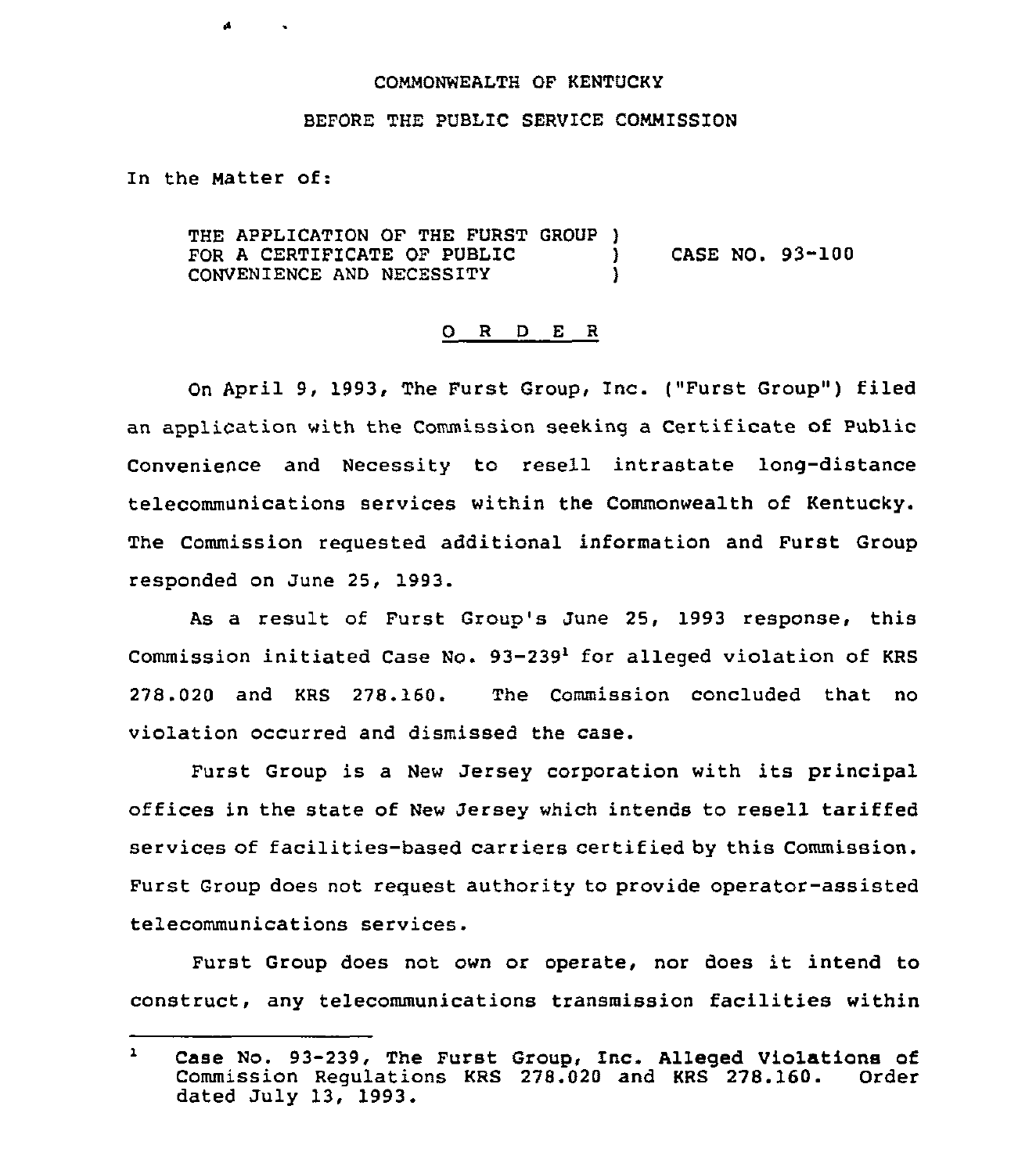the Commonwealth of Kentucky. All intrastate telecommunications transmission services will be provided by an underlying carrier certified by this Commission.

 $\bullet$  . The second second  $\bullet$ 

Furst Group filed its proposed tariff on April 9, 1993. In response to the Commission's request for additional information, Furst Group filed revised tariff sheets on June 25, 1993.

The application provided by Furst Group demonstrates its financial, managerial, and technical capability to provide utility service. The Commission finds that Furst Group should be authorized to resell intrastate long-distance telecommunications services within the Commonwealth of Kentucky. The Commission further finds that the rates proposed by Furst Group, as revised on June 25, 1993, should be approved as the fair, just, and reasonable rates to be charged with the exception of the Long Distance Directory Assistance charge. Furst Group proposed to charge \$ .65 for each call requiring directory assistance. ATsT Communications of the south central states, Inc.'s ("ATsT") current rate in the Commonwealth of Kentucky for <sup>a</sup> directory assistance call is \$ .60. Furst Group should file a revised tariff sheet with directory assistance rates not exceeding that charged by ATST.

The Commission, having considered the evidence of record and being otherwise sufficiently advised, HEREBY ORDERS that:

1. Furst Group be and it hereby is granted authority to resell intrastate long-distance telecommunications services within the Commonwealth of Kentucky on and after the date of this Order.

 $-2-$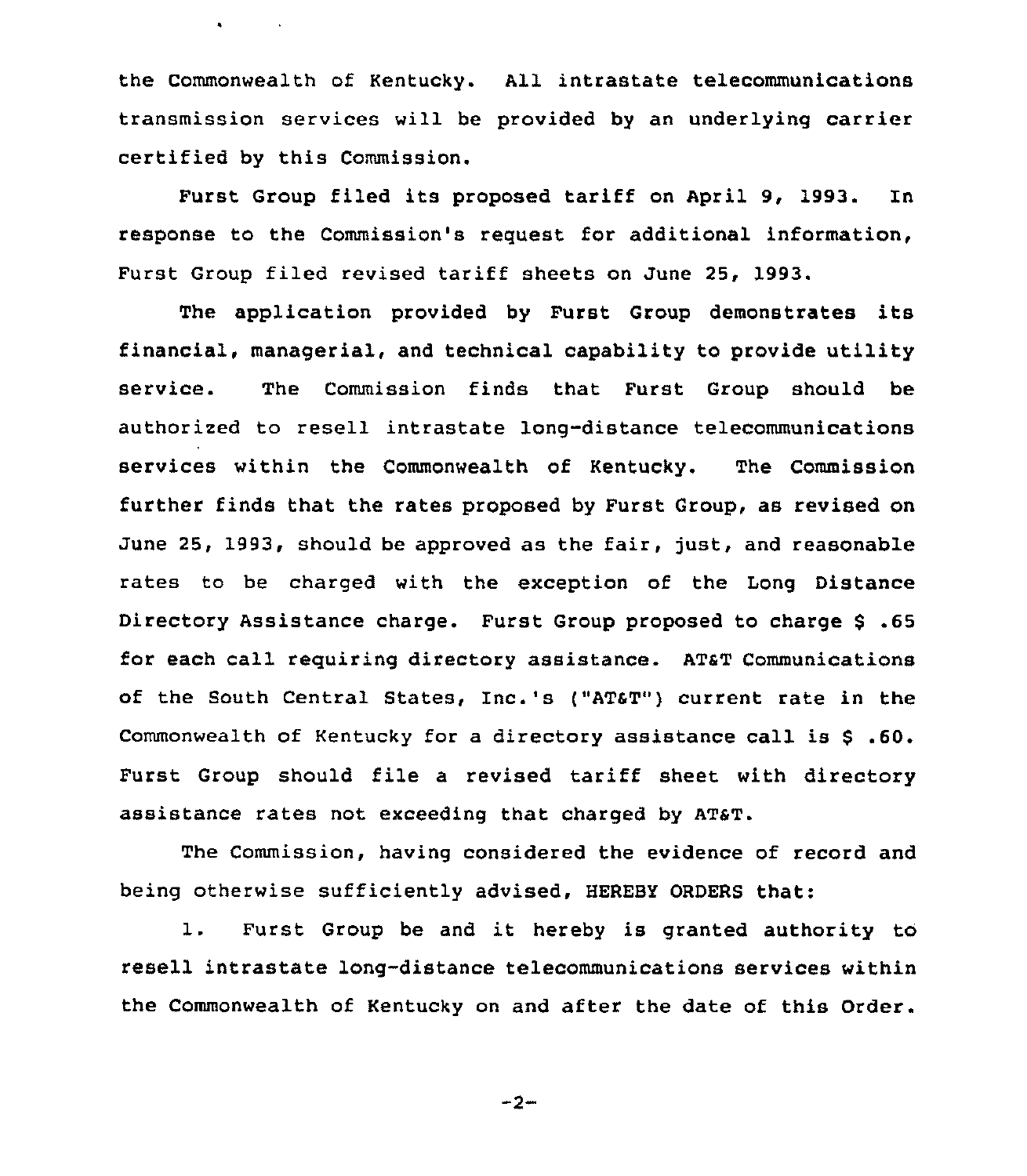2. Furst Group's authority to provide service is strictly limited to those services described in this Order and Furst Group's application.

 $\mathbf{A}^{(n)}$  and  $\mathbf{A}^{(n)}$  . In the  $\mathbf{A}^{(n)}$ 

3. IntraLATA services shall be provided in accordance with the restrictions and conditions of service contained in Administrative Case No. 323.<sup>2</sup>

 $\Delta$ . The rates proposed by Furst Group on April 9, 1993, as revised on June 25, 1993, are hereby approved with the exception of the directory assistance charge previously discussed in this Order.

5. Within <sup>30</sup> days from the date of this Order, Furst Group shall file, pursuant to <sup>807</sup> KAR 5:011, its April 9, 1993 tariff sheets, as revised on June 25, 1993, with the modifications set forth in this Order and which conform to the restrictions and conditions of service contained herein.

 $\overline{2}$ Administrative Case No. 323, An Inquiry Into IntraLATA Toll Competition, An Appropriate Compensation Scheme for Completion of IntraLATA Calls by Interexchange Carriers, and WATS Jurisdictionality, Phase I, Order Dated Nay 6, 1991.